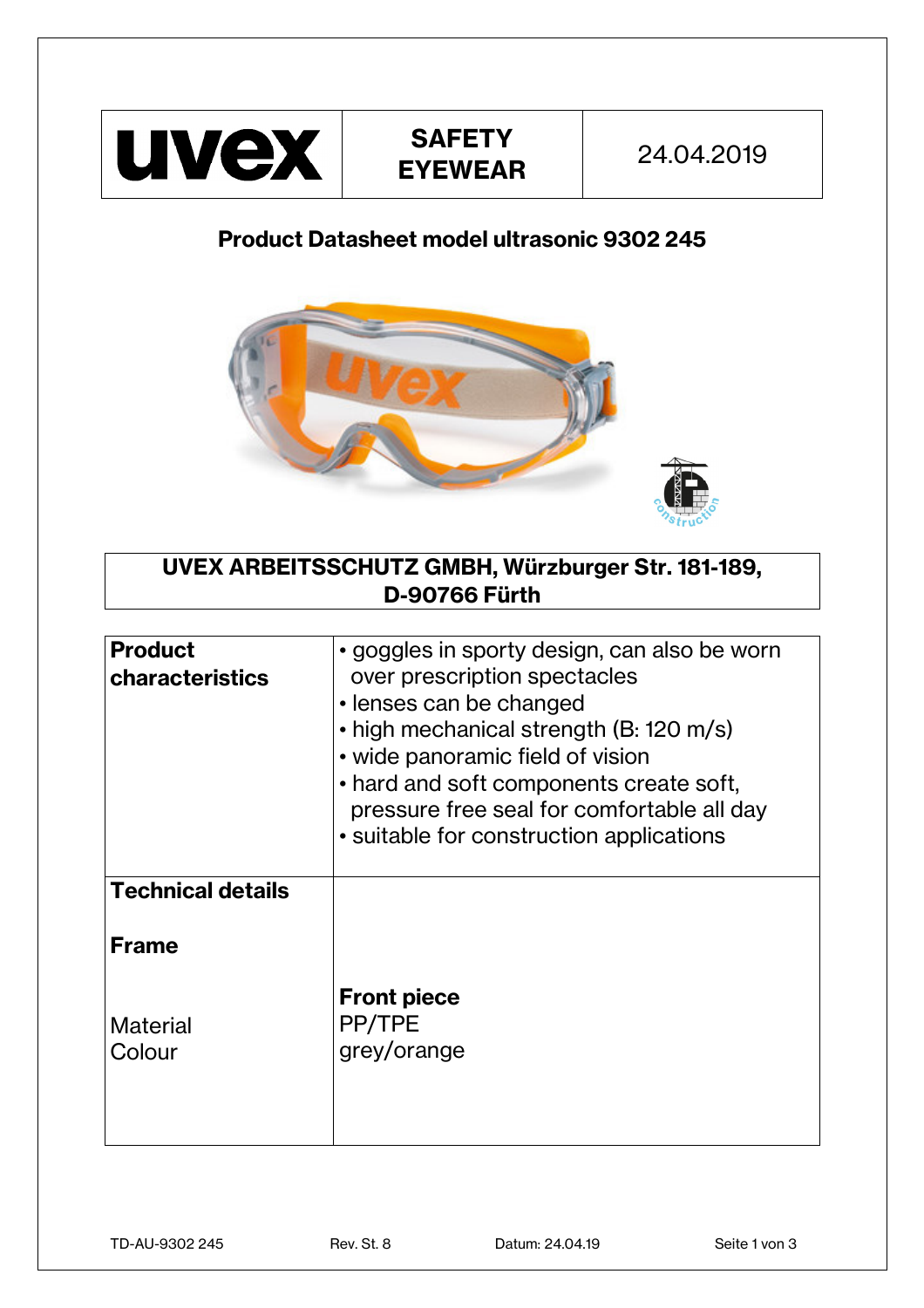| <b>Material</b>                                                                                                                                                               | <b>Headband</b><br>synthetic headband                                                                                           |
|-------------------------------------------------------------------------------------------------------------------------------------------------------------------------------|---------------------------------------------------------------------------------------------------------------------------------|
| <b>Features</b>                                                                                                                                                               | individually adjustable                                                                                                         |
| Colour                                                                                                                                                                        | orange/grey                                                                                                                     |
| Manufacturer's ID<br>code<br>Applicable EN norm<br>Field of use<br>Impact resistance<br>Conformity symbol                                                                     | <b>Marking</b><br>W<br>166<br>3 (drops and splashes of liquid)<br>4 (large dust particles)<br>$B(120 \text{ m/s})$<br><b>CE</b> |
| Lens                                                                                                                                                                          |                                                                                                                                 |
| <b>Material</b><br><b>Thickness</b><br>Coating<br>Colour<br>UV protection                                                                                                     | PC<br>$2,2$ mm<br>uvex supravision excellence<br>clear<br><b>UV 400</b>                                                         |
| Filter<br>Manufacturer's ID<br>code<br><b>Optical class</b><br>Impact resistance<br>Surface resistance to<br>fine particles<br>Antifog<br>Conformity symbol<br>Factory symbol | <b>Marking</b><br>2-1,2 (DIN EN 170)<br>W<br>$B(120 \text{ m/s})$<br>K<br>N<br><b>CE</b><br>اسم                                 |
|                                                                                                                                                                               |                                                                                                                                 |